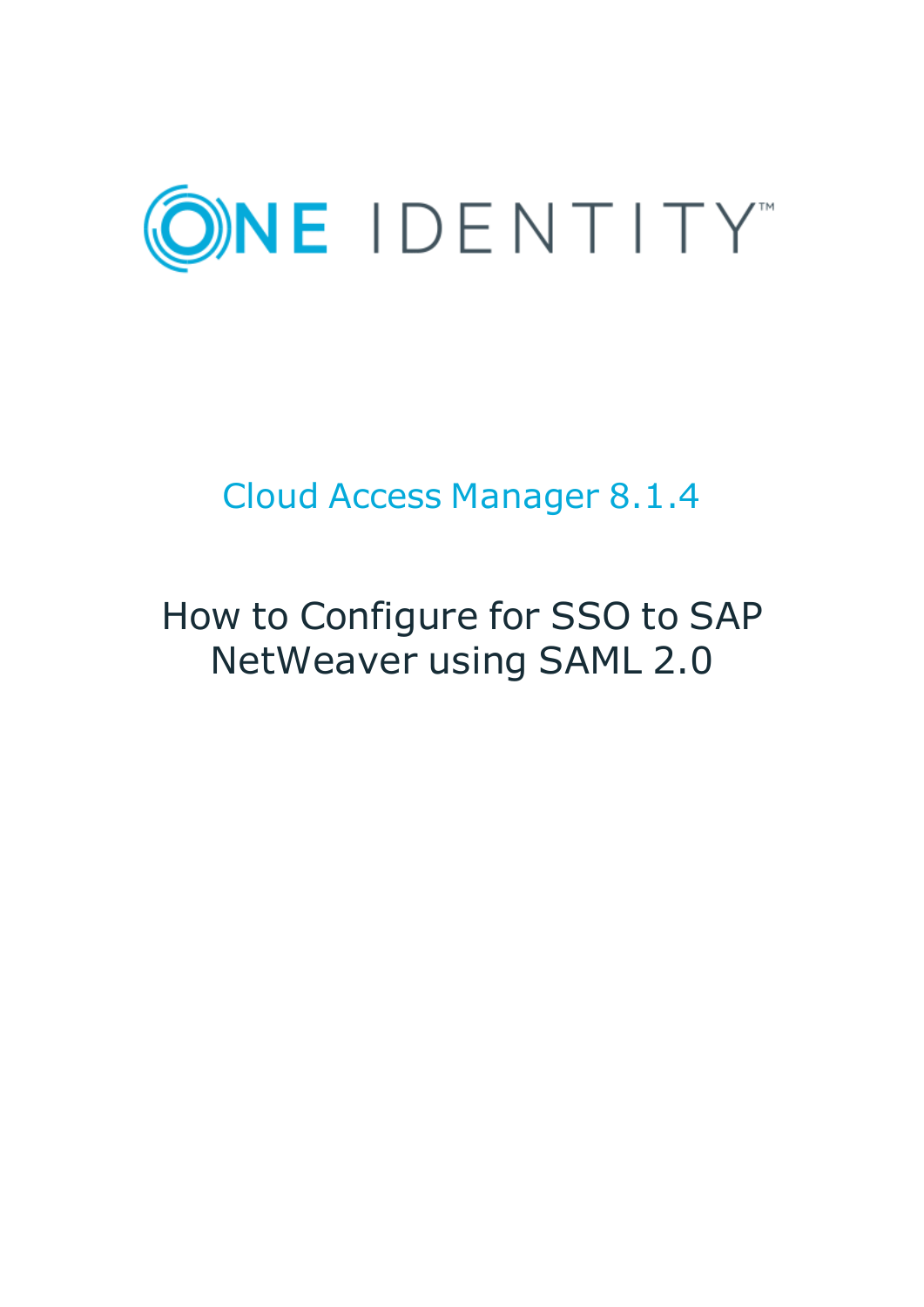#### **Copyright 2018 One Identity LLC.**

#### **ALL RIGHTS RESERVED.**

This guide contains proprietary information protected by copyright. The software described in this guide is furnished under a software license or nondisclosure agreement. This software may be used or copied only in accordance with the terms of the applicable agreement. No part of this guide may be reproduced or transmitted in any form or by any means, electronic or mechanical, including photocopying and recording for any purpose other than the purchaser's personal use without the written permission of One Identity LLC .

The information in this document is provided in connection with One Identity products. No license, express or implied, by estoppel or otherwise, to any intellectual property right is granted by this document or in connection with the sale of One Identity LLC products. EXCEPT AS SET FORTH IN THE TERMS AND CONDITIONS AS SPECIFIED IN THE LICENSE AGREEMENT FOR THIS PRODUCT, ONE IDENTITY ASSUMES NO LIABILITY WHATSOEVER AND DISCLAIMS ANY EXPRESS, IMPLIED OR STATUTORY WARRANTY RELATING TO ITS PRODUCTS INCLUDING, BUT NOT LIMITED TO, THE IMPLIED WARRANTY OF MERCHANTABILITY, FITNESS FOR A PARTICULAR PURPOSE, OR NON-INFRINGEMENT. IN NO EVENT SHALL ONE IDENTITY BE LIABLE FOR ANY DIRECT, INDIRECT, CONSEQUENTIAL, PUNITIVE, SPECIAL OR INCIDENTAL DAMAGES (INCLUDING, WITHOUT LIMITATION, DAMAGES FOR LOSS OF PROFITS, BUSINESS INTERRUPTION OR LOSS OF INFORMATION) ARISING OUT OF THE USE OR INABILITY TO USE THIS DOCUMENT, EVEN IF ONE IDENTITY HAS BEEN ADVISED OF THE POSSIBILITY OF SUCH DAMAGES. One Identity makes no representations or warranties with respect to the accuracy or completeness of the contents of this document and reserves the right to make changes to specifications and product descriptions at any time without notice. One Identity does not make any commitment to update the information contained in this document.

If you have any questions regarding your potential use of this material, contact:

One Identity LLC. Attn: LEGAL Dept 4 Polaris Way Aliso Viejo, CA 92656

Refer to our Web site ([http://www.OneIdentity.com](http://www.oneidentity.com/)) for regional and international office information.

#### **Patents**

One Identity is proud of our advanced technology. Patents and pending patents may apply to this product. For the most current information about applicable patents for this product, please visit our website at [http://www.OneIdentity.com/legal/patents.aspx](http://www.oneidentity.com/legal/patents.aspx).

#### **Trademarks**

One Identity and the One Identity logo are trademarks and registered trademarks of One Identity LLC. in the U.S.A. and other countries. For a complete list of One Identity trademarks, please visit our website at [www.OneIdentity.com/legal](http://www.oneidentity.com/legal). All other trademarks are the property of their respective owners.

#### **Legend**

- **WARNING: A WARNING icon indicates a potential for property damage, personal injury, or death.**
- **CAUTION: A CAUTION icon indicates potential damage to hardware or loss of data if instructions are not followed.**
- IMPORTANT, NOTE, TIP, MOBILE, or VIDEO: An information icon indicates supporting Œ information.

Cloud Access Manager How to Configure for SSO to SAP NetWeaver using SAML 2.0 Updated - November 2018 Version - 8.1.4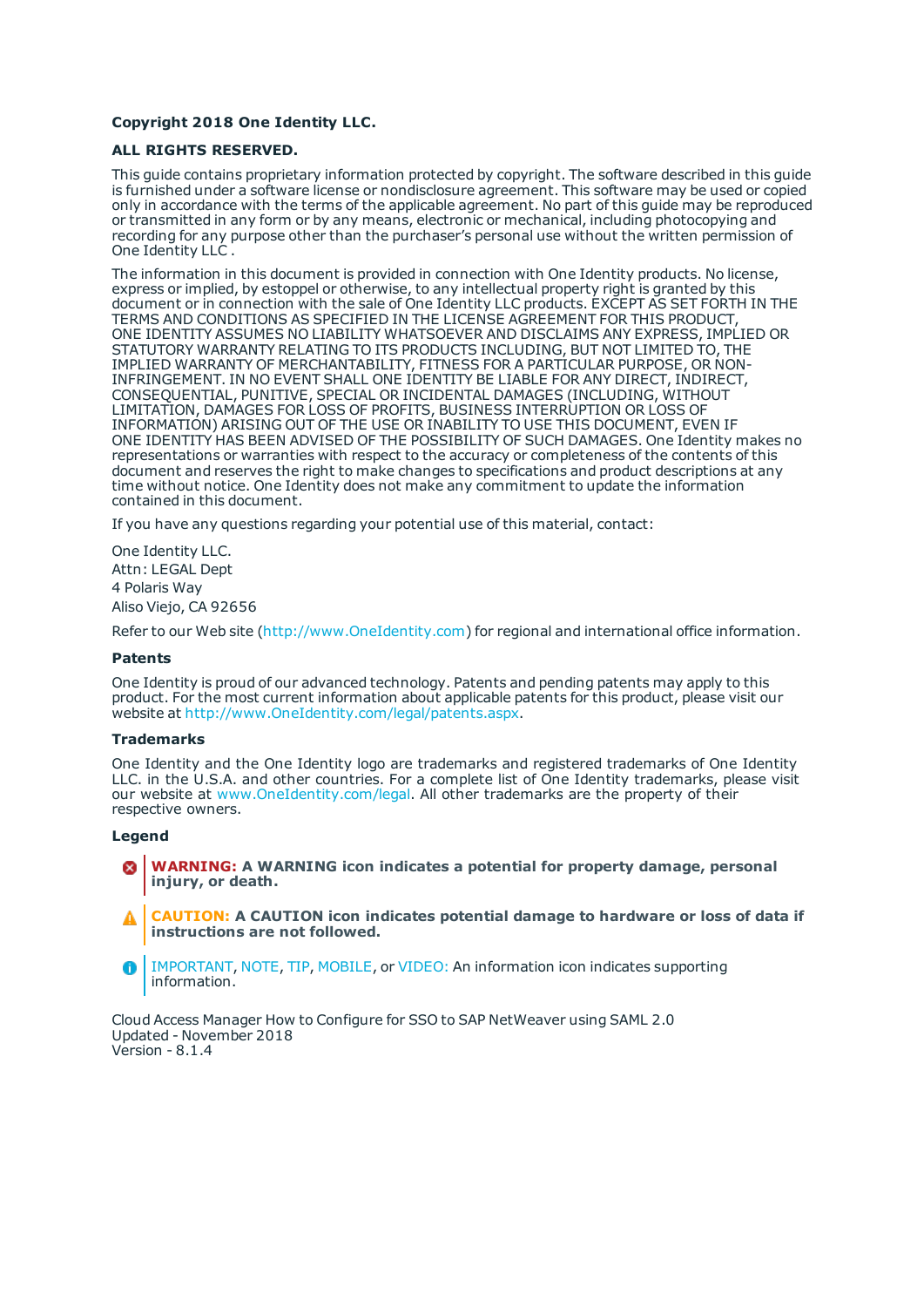### **Contents**

ONE IDENTITY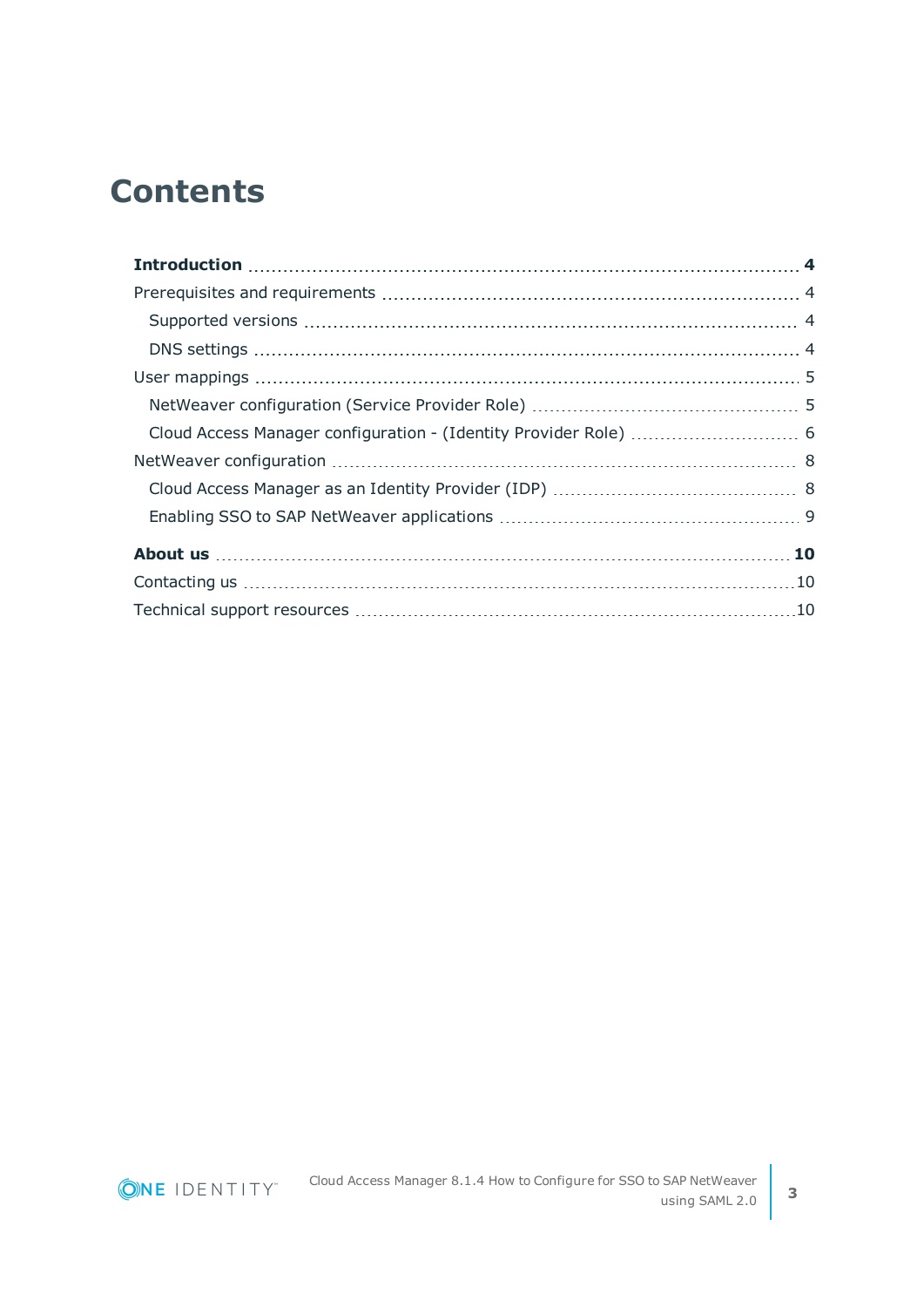# **Introduction**

<span id="page-3-0"></span>This guide provides step-by-step configuration instructions for Single Sign-On (SSO) access to SAP NetWeaver using Cloud Access Manager using the SAML 2.0 protocol.

### <span id="page-3-1"></span>**Prerequisites and requirements**

Ensure that the following prerequisites and requirements are met before you configure SSO to SAP Netweaver using SAML 2.0.

- [Supported](#page-3-2) versions
- DNS [settings](#page-3-3)

### <span id="page-3-2"></span>**Supported versions**

The SAML 2.0 protocol is supported on the following SAP NetWeaver versions:

- $\bullet$  Java 7.2x, 7.3x, 7.4x
- $\bullet$  ABAP 7.02, 7.3x, 7.4x

### <span id="page-3-3"></span>**DNS settings**

If internal NetWeaver applications will be accessed by users on the Internet using the Cloud Access Manager proxy, the DNS settings should be as follows:

- End-user computers must be able to resolve the public Cloud Access Manager proxy FQDN
- The Cloud Access Manager proxy computer must be able to resolve the FQDN of the NetWeaver server on the internal network.

If users will access NetWeaver applications directly from their internal network, end-user computers must be able to resolve both the Cloud Access Manager proxy machine FQDN and the NetWeaver server FQDN.

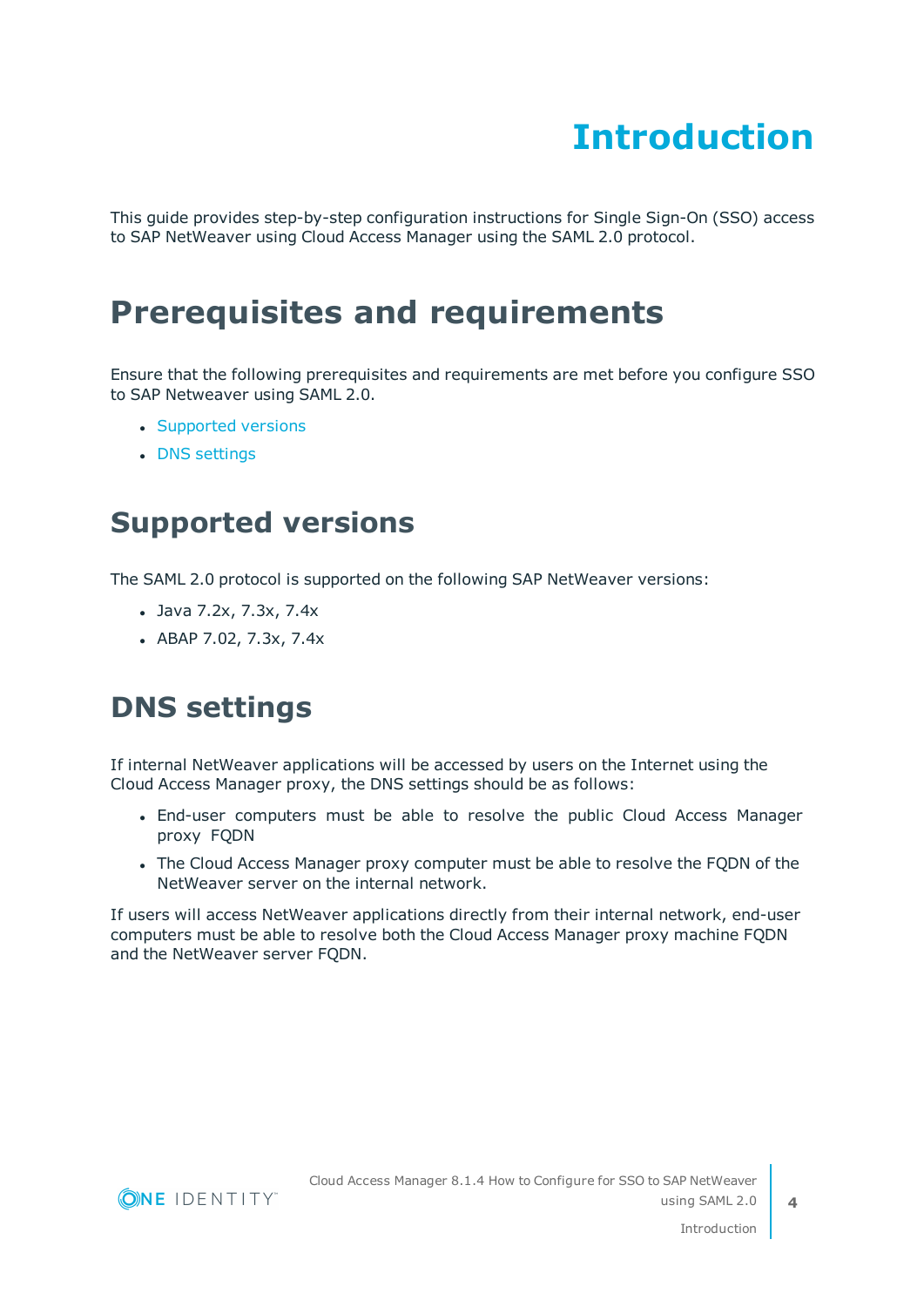# <span id="page-4-0"></span>**User mappings**

In the following example Cloud Access Manager is deployed using Active Directory as the user store, and the logon ID of NetWeaver internal users matches the sAMAccountName of Cloud Access Manager users.

- NetWeaver [configuration](#page-4-1) (Service Provider Role)
- Cloud Access Manager [configuration](#page-5-0) (Identity Provider Role)

### <span id="page-4-1"></span>**NetWeaver configuration (Service Provider Role)**

#### *To configure NetWeaver (Service Provider Role)*

1. In the SAP NetWeaver admin interface, navigate to **Configuration | Security | Authentication and Single Sign-On**. Select the **SAML 2.0** tab.

| Authentication and Single Sign-On: SAML 2.0                                                                                                                                                                                                                    |                                                                                                   |                                                                                                           | Restore Default View | Back Forward C History Home   Help   Log Off               |    |
|----------------------------------------------------------------------------------------------------------------------------------------------------------------------------------------------------------------------------------------------------------------|---------------------------------------------------------------------------------------------------|-----------------------------------------------------------------------------------------------------------|----------------------|------------------------------------------------------------|----|
| Favorites, Related Links, Go To, Support Details                                                                                                                                                                                                               |                                                                                                   |                                                                                                           |                      | Search for:                                                | Go |
| Authentication<br><b>SAML 2.0</b>                                                                                                                                                                                                                              | SPNEGO                                                                                            |                                                                                                           |                      |                                                            |    |
| Local Provider Trusted Providers Policies Name ID Management<br>Save Cancel<br><b>Disable</b><br>Edit                                                                                                                                                          | <b>Download Metadata</b><br><b>Delete Configuration</b>                                           |                                                                                                           |                      |                                                            |    |
| Provider Name:<br>netweaver<br>Service Provider<br>Operational Mode:<br><b>General Settings</b><br>Metadata                                                                                                                                                    | <b>Authentication Contexts</b><br><b>User Attributes</b>                                          | <b>Service Provider Settings</b>                                                                          |                      |                                                            |    |
| <b>Signature and Encryption</b><br>Keystore View:<br>Signing Key Pair:<br>Encryption Key Pair:<br>Trusted CAs Keystore View:                                                                                                                                   | SAML <sub>2</sub><br>test<br>test<br>TrustedCAs<br>□ Include Certificate in Signature             | <b>Browse</b><br>Browse                                                                                   |                      |                                                            |    |
| <b>Miscellaneous</b><br>Clock Skew Tolerance (Seconds):<br>Legacy Systems Support (Issue Logon Ticket):<br>Allow HTTP Access:<br>Interval for Deleting Expired Artifacts:<br>Message Not Valid Before:<br>Message Not Valid After:<br>Custom Logon Page Alias: | 120<br>Seconds<br><b>Off</b><br>No<br>5<br><b>Minutes</b><br>5<br><b>Minutes</b><br>Minutes<br>10 | <b>Artifact Resolution Service (ARS)</b><br>Mode:<br>Endpoint URL:<br>Artifact Validity Period (Seconds): | Enabled<br>60        | https://sapnwce73.demo.sap.corp:50001/saml2/ars<br>Seconds |    |

- 2. Click **Enable** SAML 2.0 support.
- 3. In the **Provider Name** field, type NetWeaver and click **Next**.
- 4. Click **Browse**, located next to the **Signing Key Pair** field. In the **Select Keystore Entry** box, click **Create**. In the **Entry Settings** window under **Entry Name**, type **test** and click **Next**.
- 5. In the **Subject Properties** window, in the **Common Name** field type **test**. Click **Finish**, and then click **OK**.
- 6. Click **Next** to advance to **Service Provider Settings**.
- 7. Under **Identity Provider Discovery**, switch **Selection Mode** to **Automatic**.



**5**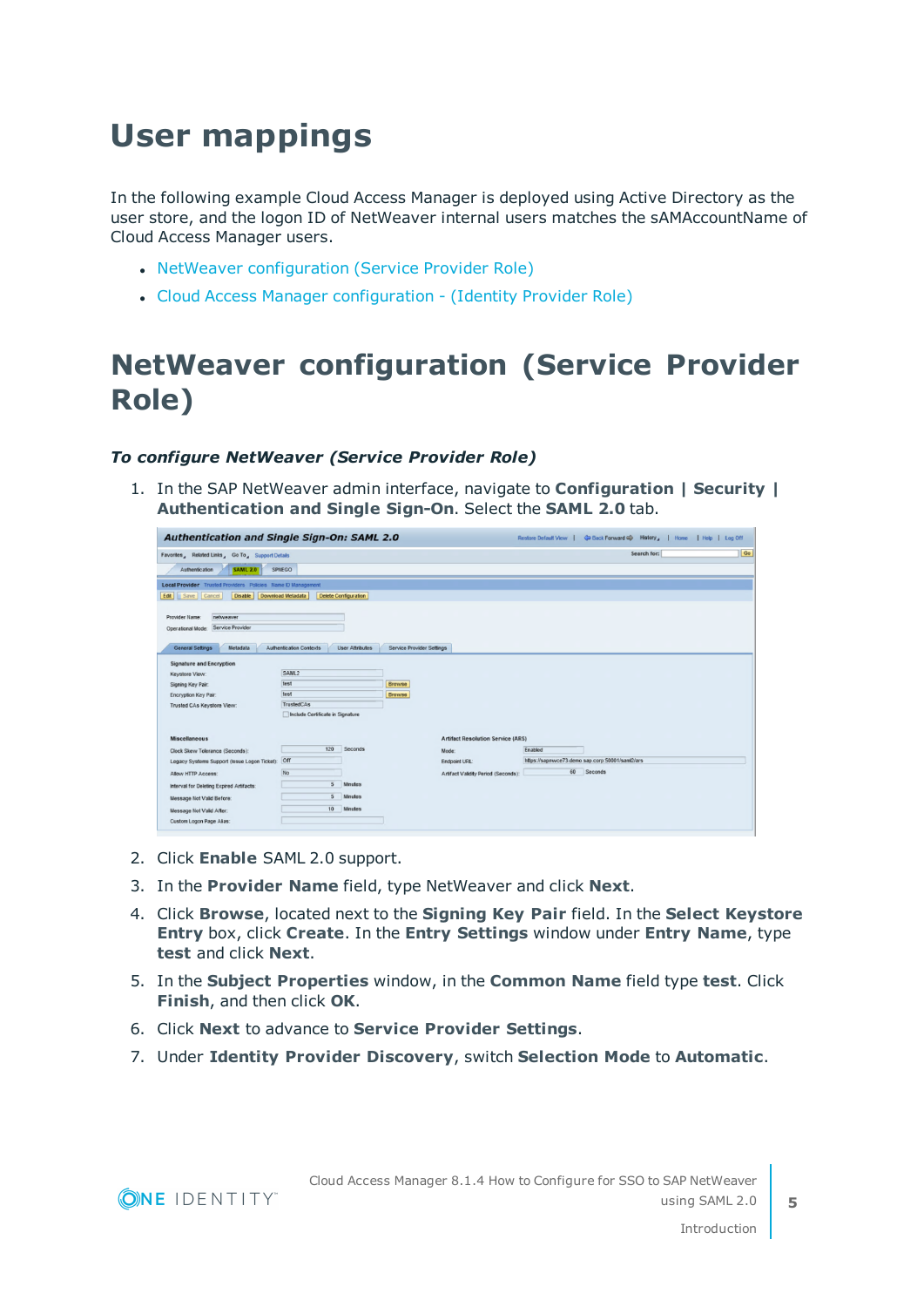- **O** NOTE: This hides the NetWeaver home realm discovery interface. It is not needed here since Cloud Access Manager is the only configured identity provider.
- 8. Click **Finish**.
- 9. Click **Edit** then click the **Service Provider Settings** tab.
- 10. Click **Add** in the **Relay State Mappings** section and insert the following entry to facilitate IDP-initiated SSO later:

RelayState = portal

Path = /irj/portal

<span id="page-5-0"></span>11. Click **OK** and then **Save**.

### **Cloud Access Manager configuration - (Identity Provider Role)**

#### *To configure Cloud Access Manager (Identity Provider Role (IDP))*

- 1. Log in to the Administration Console using the desktop shortcut **Cloud Access Manager Application Portal** and select **Add New from the Applications** section on the home page.
- 2. Click **Configure Manually**. Select **Using SAML**, and then click **Next**.
- 3. Under **Federation Settings**, set **Recipient** value to:

https://**<NetWeaver\_server\_fqdn>:<port>**/saml2/sp/acs

Where <NetWeaver\_server\_fgdn> is the fully-qualified domain name of your SAP NetWeaver server, and <port>>
is the port number used by the NetWeaver server to listen on, for example <https://srvnwce73.demo.sap.corp:50001/>.

4. Set **Audience / SP Identity** to NetWeaver and click **Next**.

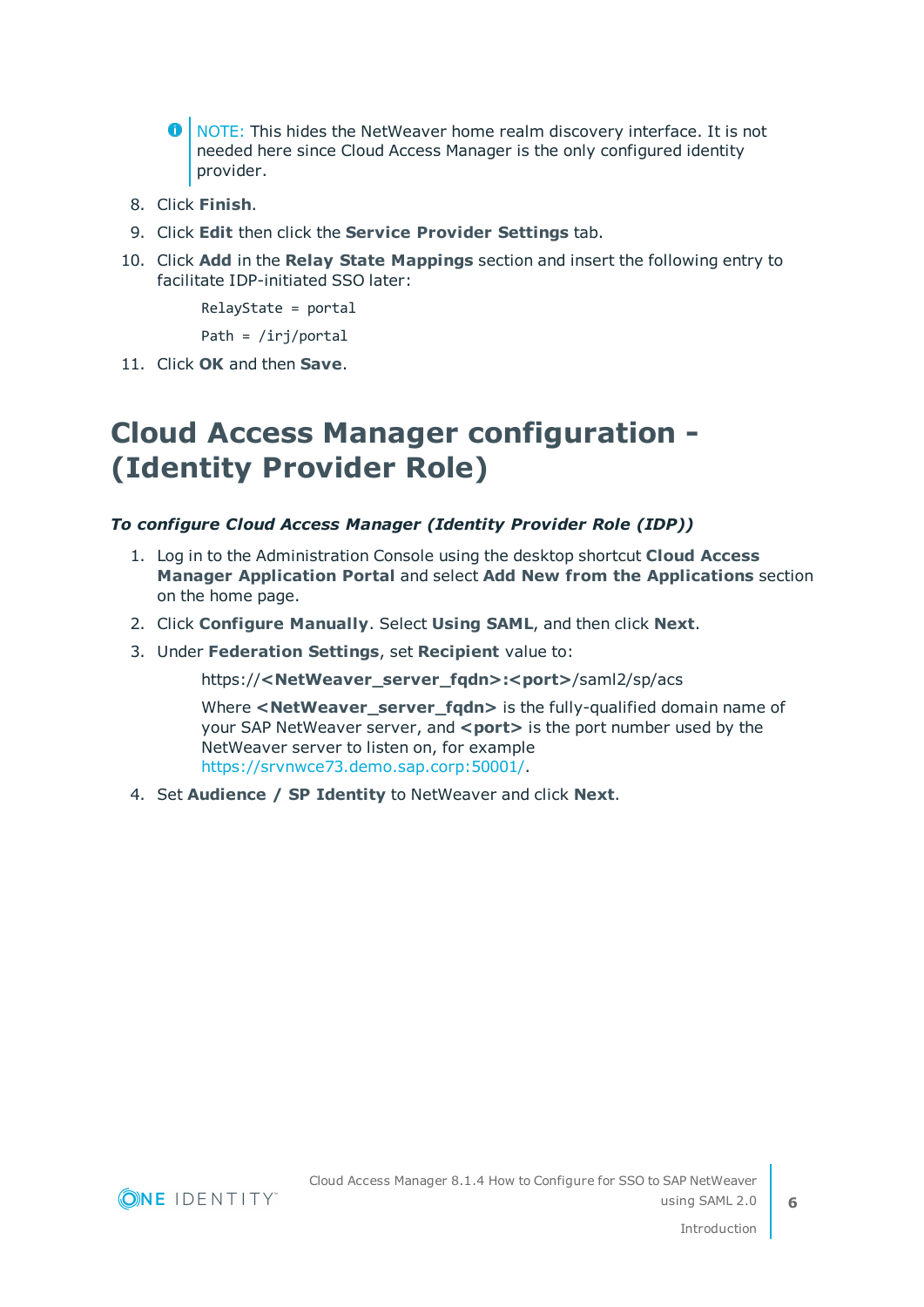#### Federation Settings

If your service provider provides a federation metadata URL enter it below or if they provide a file containing federation metadata you can select it below. Otherwise consult the documentation or administrative interface for the application for the values you should enter here.

| Federation metadata URL         |        |  |  |          |
|---------------------------------|--------|--|--|----------|
|                                 |        |  |  | C Update |
| Upload federation metadata file |        |  |  |          |
|                                 | Browse |  |  |          |

The following values are required for Cloud Access Manager to sign the user in to the application.

|                              | Assertion Consumer Service URLs                                                                                                                                                               |                         |
|------------------------------|-----------------------------------------------------------------------------------------------------------------------------------------------------------------------------------------------|-------------------------|
| Index                        | Recipient                                                                                                                                                                                     | Default                 |
| $\circ$                      | https://srnwce73.demo.sap.corp:50001/saml2/sp/acs                                                                                                                                             | $\overline{\mathbf{v}}$ |
|                              | + Add ACS Entry                                                                                                                                                                               |                         |
| Audience / SP Identity       |                                                                                                                                                                                               |                         |
| SAP NetWeaver                |                                                                                                                                                                                               |                         |
|                              | Application Logout URL<br>f your service provider signs their authentication requests then you may upload their signing<br>ertificate to verify that the requests come from a trusted source. |                         |
|                              | Upload signing certificate                                                                                                                                                                    |                         |
|                              | Browse                                                                                                                                                                                        |                         |
| heir encryption certificate. | f your service provider requires authentication responses to be encrypted then you may upload                                                                                                 |                         |
|                              | Upload encryption certificate                                                                                                                                                                 |                         |

Browse...

- 5. On the **Subject Mapping** page, select **Derive the username from an attribute**, and enter **sAMAccountName** in the attribute name. Do not add extra claim mappings. Click **Next**.
- 6. Choose whether to proxy the application. Select **Proxy this application** if you want to expose your NetWeaver application to users on the Internet. If you choose this option, then you must:
	- a. Set the value of the application URL to https://**<NetWeaver\_server\_** fgdn>:<port> for example https://srvnwce73.demo.sap.corp:50001. Click **Next**.
	- b. Set the proxy URL to the publicly-accessible proxy URL for the application. Click **Next**.
- 7. Allow a role which includes your sample user to access the application. Click **Next**.
- 8. Name the application **SAP NetWeaver**. Click **Next**.
- 9. In the **Application Portal** section, change the title of the first entry to **SAP NetWeaver Portal**.

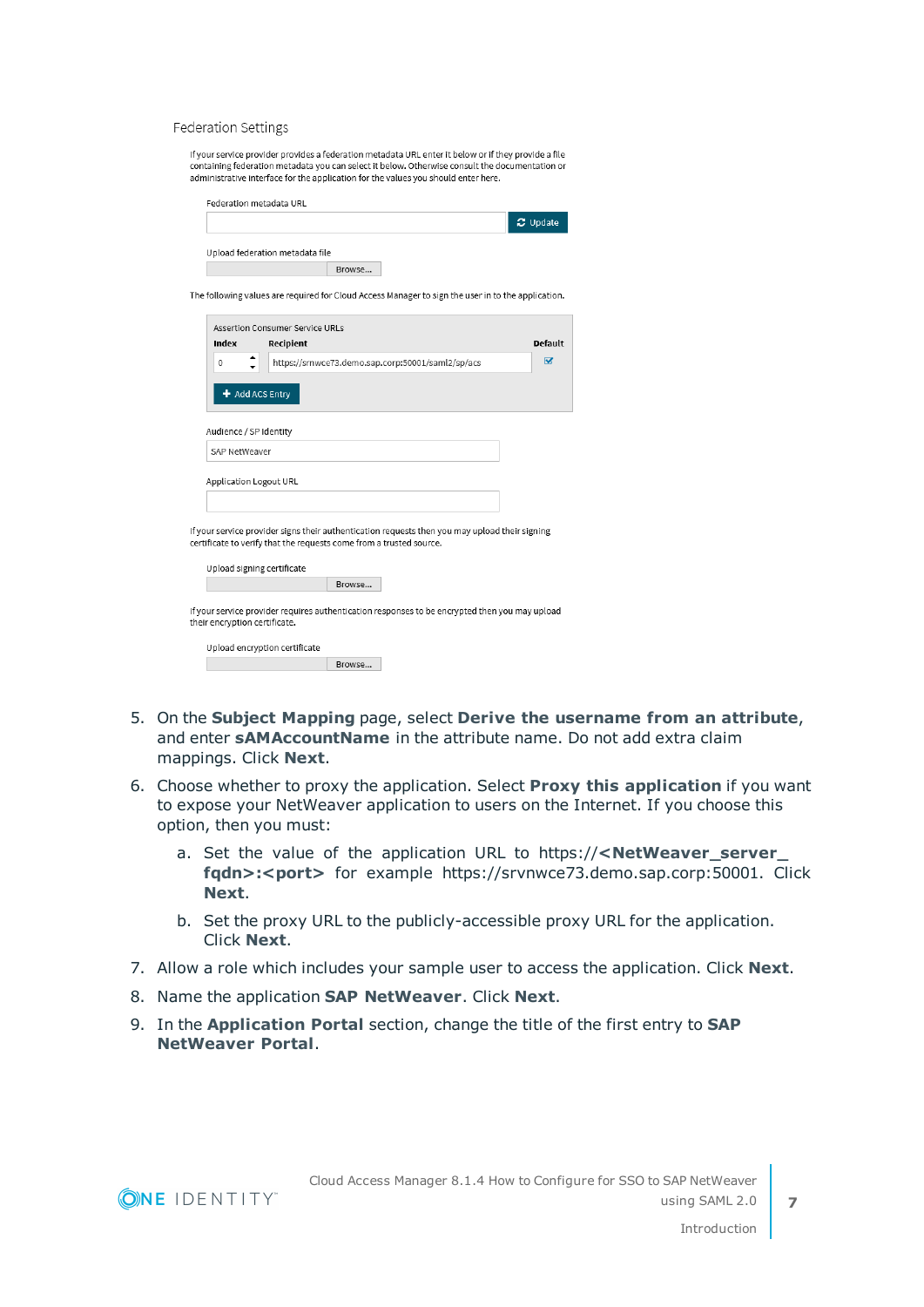- 10. Switch the **SSO Mode** to **IDP initiated**. In the **Relay State (optional)** field type **portal**.
- 11. Click **Finish**. On the **Application Created** page, click **Download Metadata** and then **Download Certificate**. Save both files to a location that can be accessed by the NetWeaver admin browser. Click **Close**.

### <span id="page-7-0"></span>**NetWeaver configuration**

The following sections explain how to configure NetWeaver:

- Cloud Access [Manager](#page-7-1) as an Identity Provider (IDP)
- Enabling SSO to SAP NetWeaver [applications](#page-8-0)

### <span id="page-7-1"></span>**Cloud Access Manager as an Identity Provider (IDP)**

#### *To configure Cloud Access Manager as an identity Provider*

- 1. In NetWeaver administration on the **Configuration | Security | Authentication and Single Sign-On | SAML 2.0** page, click the **Trusted Providers** link. Click **Add**, and choose **by uploading metadata file**.
- 2. In the Select Metadata step, choose the CloudAccessManagerMetadata.xml document downloaded in step 11 of Cloud Access Manager [configuration](#page-5-0) - (Identity Provider [Role\)](#page-5-0) and click **Next**.
- 3. In the **Metadata Verification** step, choose the certificate (PEM file) downloaded in step 11 of Cloud Access Manager configuration - (Identity Provider Role) and click **Next**.
- 4. In the **Provider Name** step, type the alias name **Cloud Access Manager** and click **Next**.
- 5. In the **Signature and Encryption** step, change the **Single Sign-On Authorization Request Sign parameter** to **Never** and click **Next**.
- 6. Click **Next** through to the end, then click **Finish**.
- 7. Click **Edit**, then under the **Identity Federation** tab, click **Add** to add a Name ID format.
- 8. Under **Format Name**, choose **Unspecified**. Under **Source Name**, choose **Logon ID**.
- 9. Click **OK** and then **Save**.
- 10. Click **Enable**.

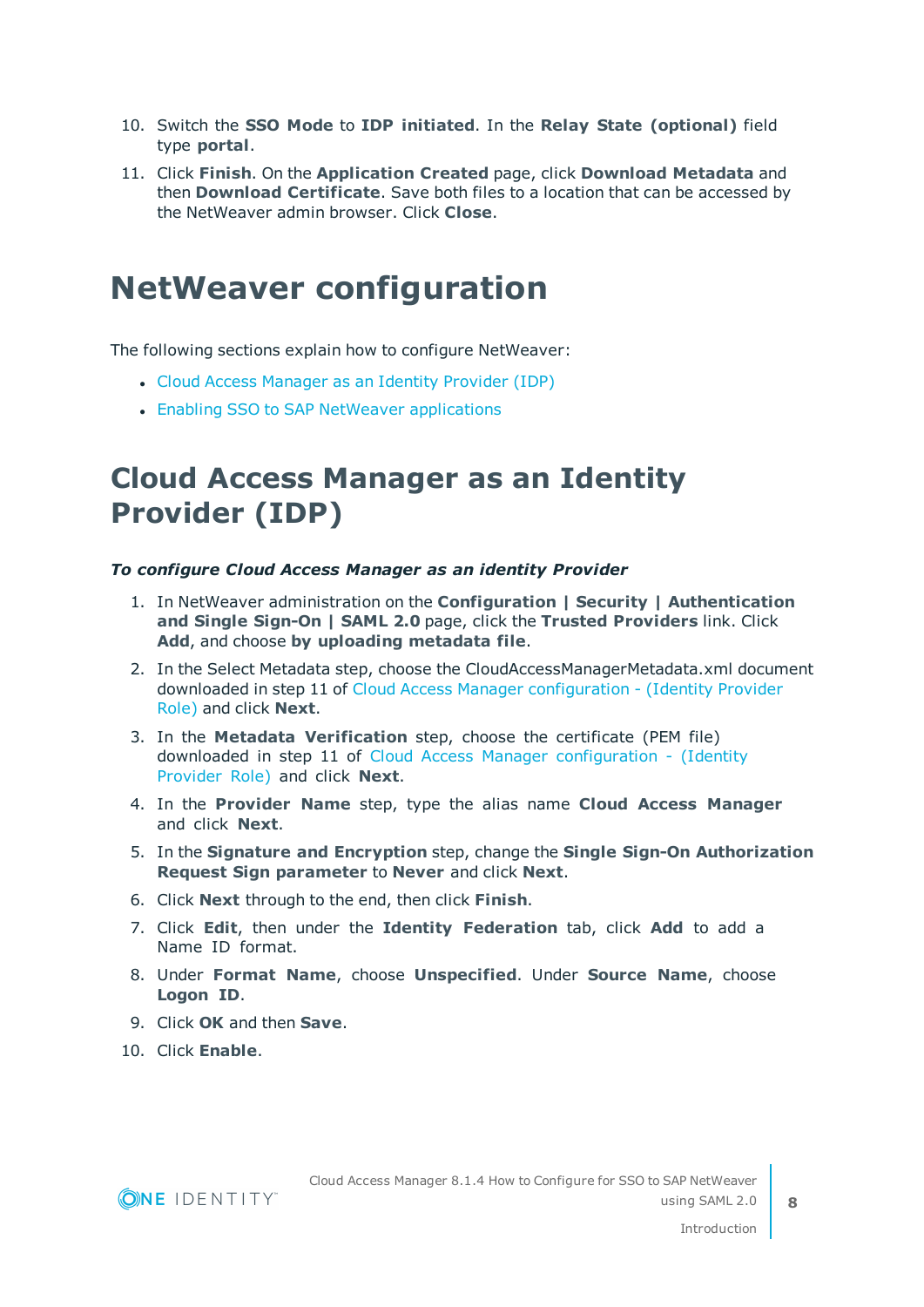### <span id="page-8-0"></span>**Enabling SSO to SAP NetWeaver applications**

#### *To allow single sign-on (SSO) to your NetWeaver applications*

- 1. In **NetWeaver Admin**, select **Configuration | Security | Authentication and Single Sign-On**.
- 2. On the **Authentication** tab, highlight the **ticket** policy configuration. On the **Authentication Stack** tab, click **Edit**.
- 3. Under **Login Modules**, click **Add**. Choose **SAML2LoginModule** from the dropdown list. Click **Add** again, and choose **CreateTicketloginModule** from the list.
- 4. Change the order and the flag status of the five login modules to match the following, then click **Save**. This will use federation, and fall back to forms if federation fails.

| EvaluateTicketLoginModule      | <b>SUFFICIENT</b> |
|--------------------------------|-------------------|
| <b>SAML2LoginModule</b>        | <b>OPTIONAL</b>   |
| <b>CreateTicketLoginModule</b> | <b>SUFFICIENT</b> |
| BasicPasswordLoginModule       | <b>REQUISITE</b>  |
| CreateTicketLoginModule        | OPTIONAL          |

| Details of policy configuration "ticket"                                                                              |                      |
|-----------------------------------------------------------------------------------------------------------------------|----------------------|
| Properties<br><b>Authentication Stack</b>                                                                             |                      |
| Save    Cancel  <br>Edit                                                                                              |                      |
| Used Template:<br>Strict<br>Session Fixation Protection:<br><b>Login Modules</b><br>Add Remove<br>Move Up   Move Down |                      |
| Login Module Name                                                                                                     | <b>A</b><br>Flag     |
| Evaluate Ticket Login Module                                                                                          | <b>SUFFICIENT</b>    |
| SAML2LoginModule                                                                                                      | OPTIONAL             |
| Create Ticket Login Module                                                                                            | <b>SUFFICIENT</b>    |
| BasicPasswordLoginModule                                                                                              | REQUISITE            |
| Create Ticket Login Module                                                                                            | OPTIONAL<br><b>I</b> |
| Options of login module "SAML2LoginModule"                                                                            |                      |
| Add    Remove                                                                                                         |                      |
| Name<br>$\triangleq$                                                                                                  | <b>A</b><br>Value    |
|                                                                                                                       |                      |
|                                                                                                                       |                      |



**9**